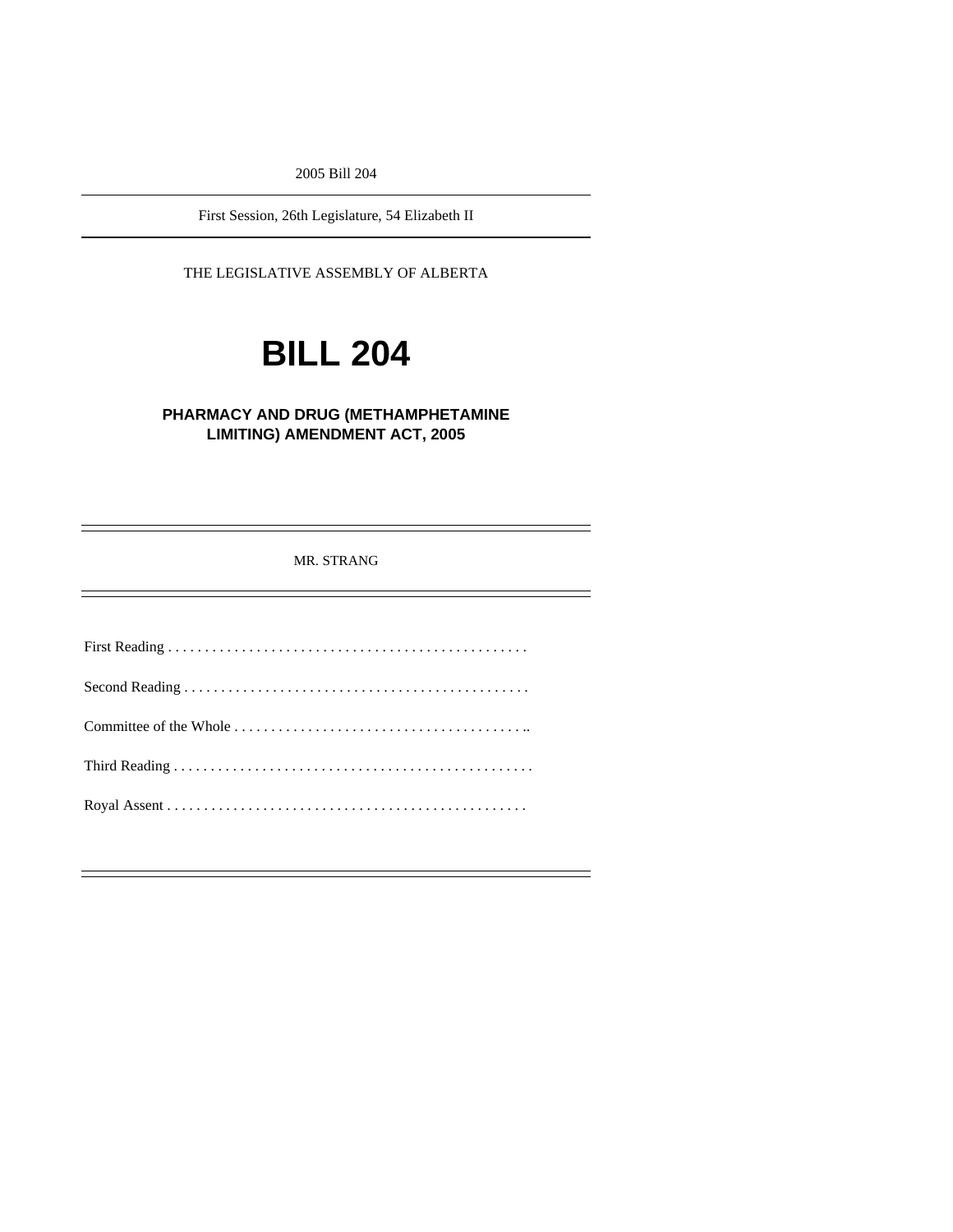*Bill 204 Mr. Strang* 

# **BILL 204**

2005

# **PHARMACY AND DRUG (METHAMPHETAMINE LIMITING) AMENDMENT ACT, 2005**

*(Assented to , 2005)* 

HER MAJESTY, by and with the advice and consent of the Legislative Assembly of Alberta, enacts as follows:

#### **Amends RSA 2000 cP-13**

**1 The** *Pharmacy and Drug Act* **is amended by this Act.** 

#### **2 The following is added after section 32:**

**Ephedrine and pseudoephedrine products 32.1(1)** In this section,

- (a) "ephedrine" means erythro-2-(methylamino)-1 phenylpropan-1-ol;
- (b) "pseudoephedrine" means threo-2-(methylamino)-1 phenylpropan-1-ol.

**(2)** Products containing ephedrine, pseudoephedrine or their salts must be sold and stored in accordance with section 32(2).

- **3 Section 38 is amended by adding** "32.1(2)," **after** "32(2),".
- **4 This Act comes into force on Proclamation.**

**1**